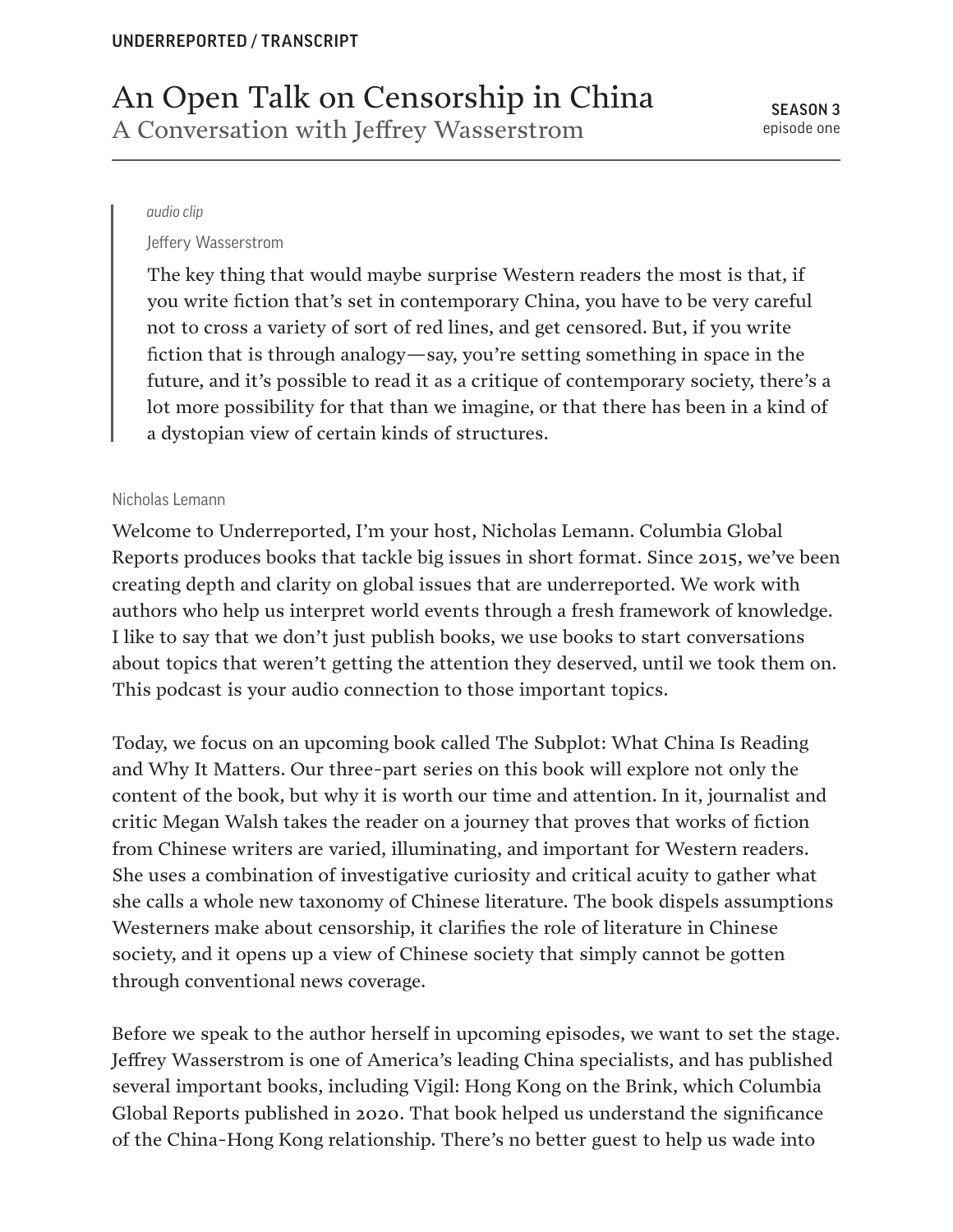the intricate and nuanced realities of China, a country that the US has locked in its gaze. Welcome, Jeff.

Jeffrey Wasserstrom

It's great to be on.

## Nicholas Lemann

I want to talk mostly in this session about censorship in general, and in China in particular, as a way of kind of setting up a view that is in Megan Walsh's book that will be counterintuitive to a lot of our listeners. But let's just start, before we get to China, what is censorship anyway? How do you define it, where does it exist, and so on.

## Jeffrey Wasserstrom

One of the ways to think about this is in virtually any setting there's some degree of censorship. There are some things that there are efforts to block being said, or at least being published, or being shown. And that these can take on different things. I mean, we can get into the fact that—so the question isn't "is there censorship?" but "how extensive, or limited is censorship in different kinds of settings?" So, we can think about West Germany—well, Germany—as being a place with quite a bit of freedom of expression, but there is censorship of Nazi content, which is seen as something that is so dangerous, and outside acceptability within the body politic that the body politic needs to be kept safe from it. And I think the logic of censorship when it's done by a government is often the logic of trying to protect people from things that are bad for them. As well as in some settings, things that the state views are bad for the state. But, if we think about it as this kind of regime of trying to protect people, I think that helps us think about varieties of censorship, as opposed to a kind of, the switch is on or the switch is off.

## Nicholas Lemann

What do you see here in the US? You know, many people think it couldn't happen here, we have no censorship. Is there censorship here?

## Jeffrey Wasserstrom

Well, there are certainly certain kinds of things that certain groups of people, for example, are not allowed to consume. There are forms of pornography that's banned, or particularly that's banner from younger people. And I mean, one of the things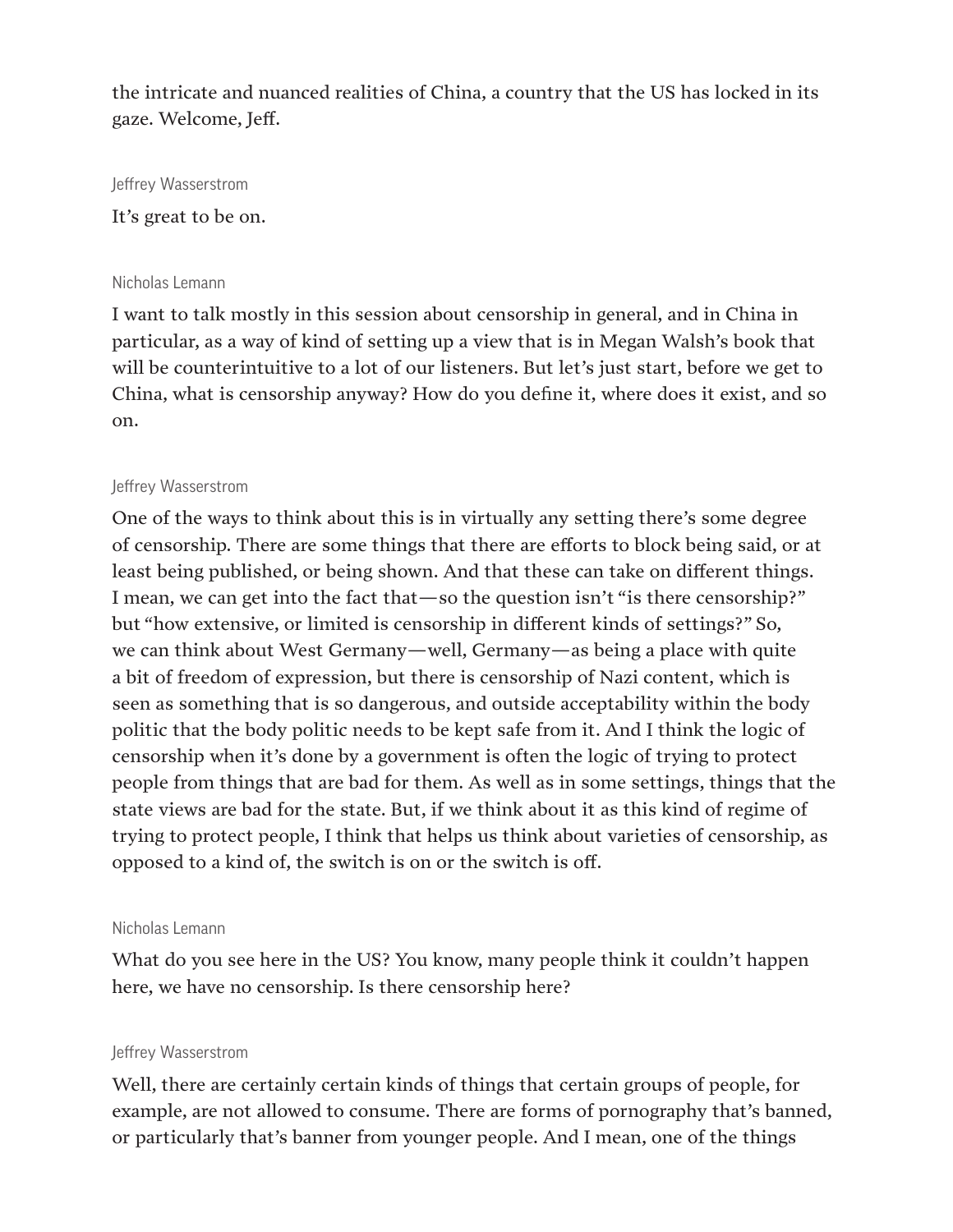about authoritarian states, I think, is that they tend to treat all of the populace the way that in some other settings children are treated. So there's a kind of infantilizing that goes on with some kinds of censorship systems that, rather than say there are certain segments of the population that can't be trusted with certain texts, there's a broader thing that says that nobody can be trusted with them.

## Nicholas Lemann

So now let's move to China. Obviously, there is censorship in China. How do you understand the guiding principles of censorship in China? Is everything censored? What's it like there, as far as censorship goes?

## Jeffrey Wasserstrom

I mean, I'll pick up on what I started to say. I actually kind of misspoke when I said that in an authoritarian state there's an idea that all sorts of texts are just too dangerous for everybody. Because the elites, the top elite in many authoritarian states, make exceptions for themselves. So you have all kinds of examples of—for example, communist party-run states that viewed Hollywood films as decadent, and bad for the populace, but yet the elite would watch them themselves behind closed doors. So, you often have that kind of bracketing off.

So if we think about different segments of society in China, one consistency under communist party rule has been that there's been tighter control of the forms of media that affect the largest amount of the population. So there's more rigidity shown in what can be shown on television, or what can be shown in film than what can be published in books.

Also, there's more flexibility, or more leeway, in what can be published in very literary kinds of texts. And sometimes there's actually, I've seen in my own trips to China, there'll be something that's available in English in a bookstore that could not be available translated into Chinese on the mainland. Because there's the idea that the people who would actually read it in English is a smaller segment of the population, so there doesn't need to be that much of a control.

I think something else about censorship, there's a wonderful book by Margaret Roberts, a more scholarly book, Censored, about China, where she talks about the need to think about not just things that can't be published, but also what she talks about as "flooding." The way that the airways are filled with messages that the state wants you to see.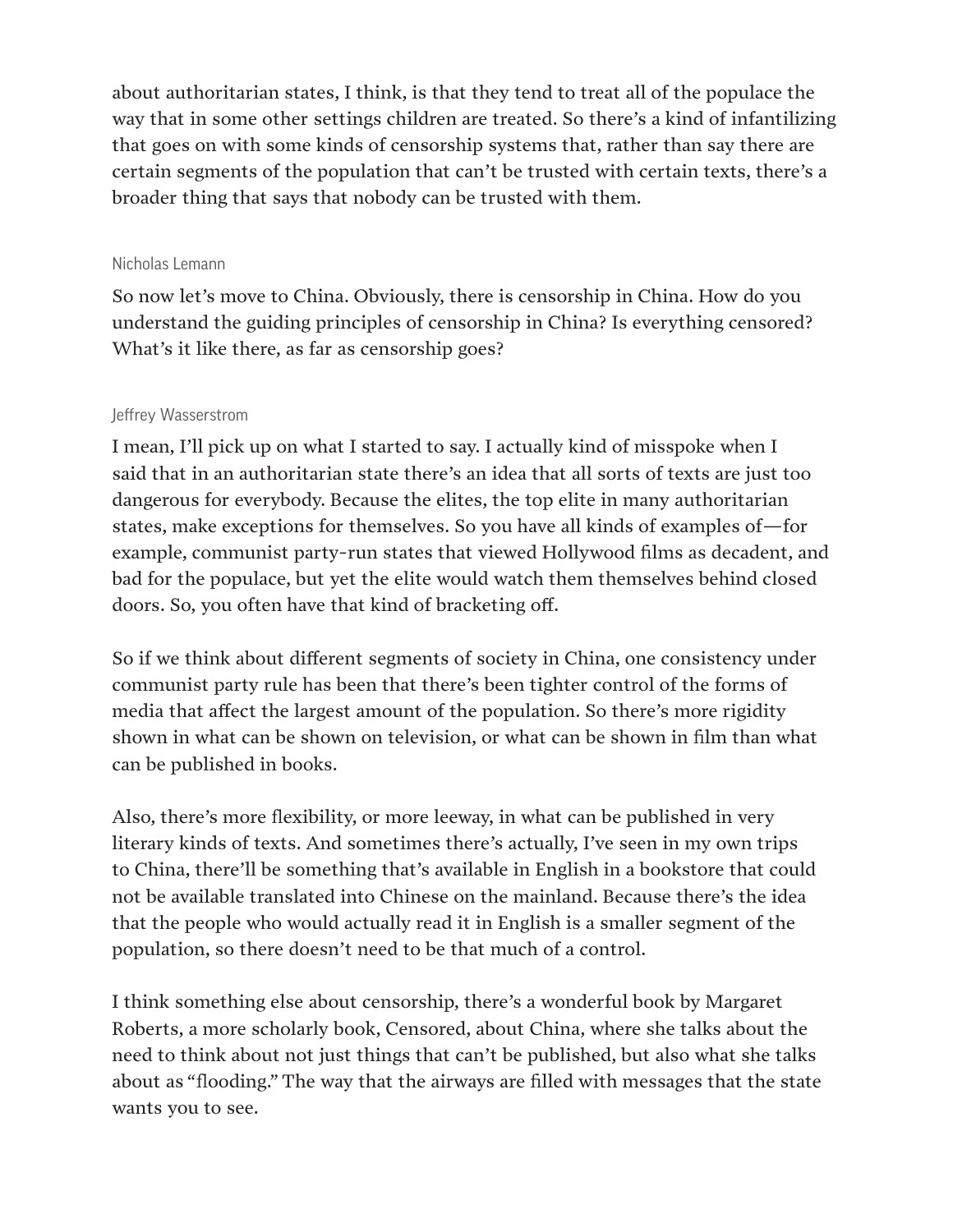## *[audio clip in Mandarin]*

So that's one of the things that when it comes to politics, particularly about Chinese politics, there's a lot of control of the flow of information by things that are blocked, and things that are flooding.

But I think it's important to know that within China most people, most of the time, when they're looking for something to read, when they're spending time picking up a book, they're not necessarily looking for political information that will or won't be censored.

So actually, and this is why I think The Subplot is so interesting, and so valuable, it focuses on what a lot of people are reading a lot of the time, which is a wide spectrum of kinds of materials that the state doesn't necessarily feel are dangerous to people to read, often because they're not specifically about China.

The censorship that takes place is largely of things that specifically relate to the country itself, and particularly to the leaders of the country itself. And then there's a lot of censorship. But there are a lot of topics that one can discuss and read about, and so, often I think the idea is that this is a place where there's very little options, but actually there are a lot of options. But there are also just very clear no-go zones.

#### Nicholas Lemann

I want to take a little short detour into your book, Vigil. So, you tell the story of Hong Kong. When Hong Kong was handed over from British control to Chinese control—this is a story you tell and know very well—there was a feeling that the rules are going to be different in Hong Kong from the mainland.

## *audio clip* [archived recording]

Hello again from Hong Kong, on the night the colony is about to be handed back to China. At last, the moment has arrived. After 156 years of British rule, China takes over the vibrant and enormously successful island of Hong Kong, and the new territory.

#### Nicholas Lemann

So, with respect to censorship, was that true then? And is that true now?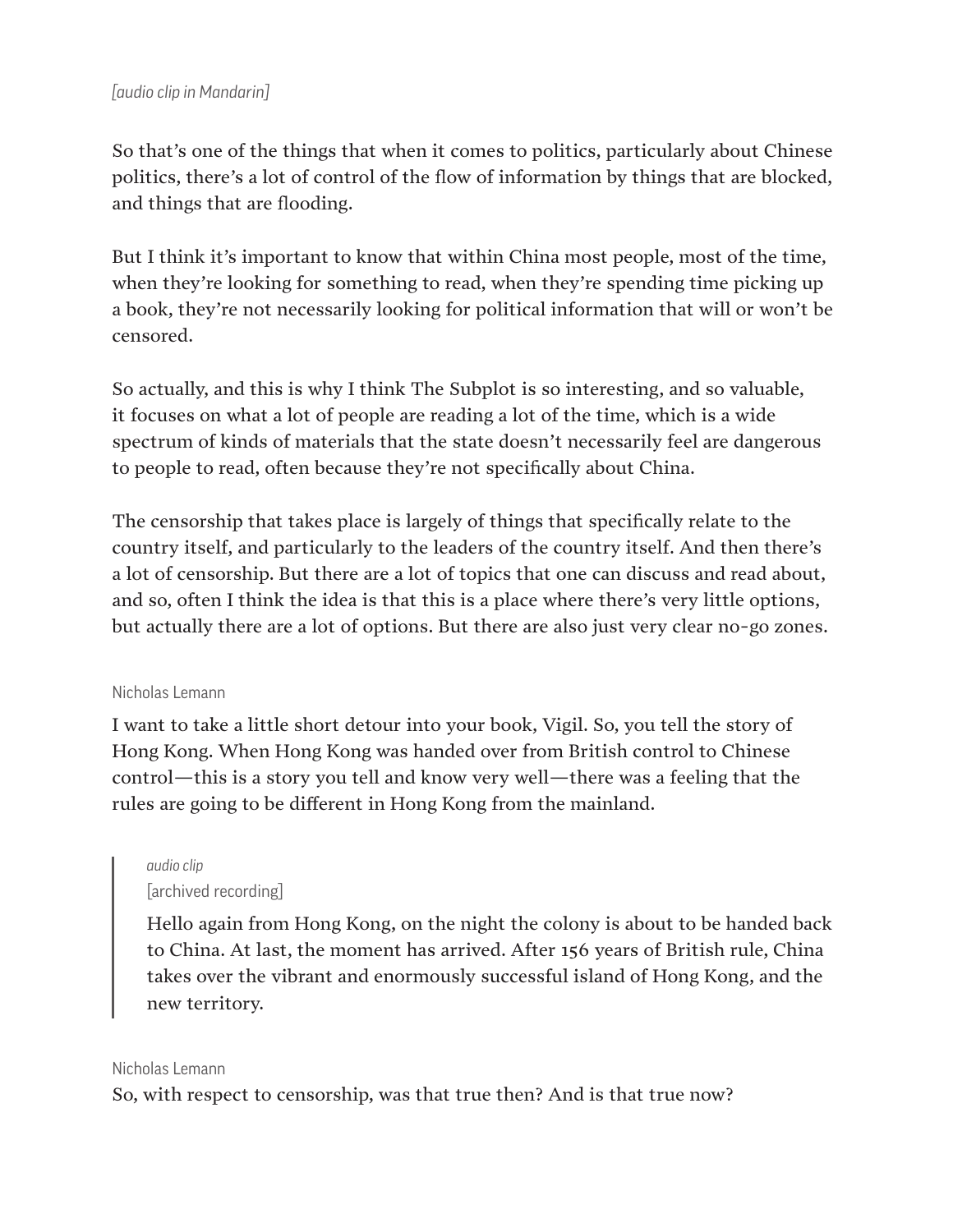## Jeffrey Wasserstrom

It was definitely true early on, after 1997. I was surprised, I mean happily surprised, when I would go to Hong Kong and I would be particularly looking for—so what's something I'm seeing that I couldn't see on the mainland? Is it still really different?

And to just give you examples, when there was a leadership transition in 2002, I happened to spend some time on the mainland and some time in Hong Kong. On the mainland, every news coverage of that leadership transition just made it seem like a smooth, good transition. There were no political cartoons mocking it, or questioning it, there were no op-eds questioning it. But in Hong Kong, one of the first things I saw was a political cartoon that showed the leader who was stepping down pulling the strings from behind the scenes, and having the new leader be a puppet. So it was sort of mocking the whole structure of it.

You could see this really dramatic—there was some fear, of course, that there was some self-censorship, and people were not as completely free as before. But when it came to forms of political communication, it was really a very dramatic difference between the two places.

One of my favorite examples is that there was even a television show headliner, which before 1997—I mean it's easy to think of it as a kind of Saturday Night Live equivalent. And before 1997 it mocked the colonial authorities in Hong Kong. After 1997, it kept up the same style, but began mocking the communist party leaders in Beijing.

## *[audio clip in Cantonese]*

That was a program that continued quite a while, but during the last couple of years, what's been really, really striking, dispiriting, and saddening, has been that this kind of night and day difference has become a very subtle kind of difference. That show headliner was pulled off the airways in 2020, the kinds of newspapers that were most likely to run those kinds of political cartoons, some of them were shut down. And you just started to have a move toward much more of the controlled media environment that you have on the mainland.

With Vigil itself, it was for sale in English in Hong Kong in 2020, in bookstores soon after it came out. One thing that I mentioned before, is that there's more latitude given to works in English that a smaller amount of the population is likely to read. What we saw in Hong Kong around the time Vigil came out is at least with books like it that were available in Chinese, sometimes the Chinese language edition would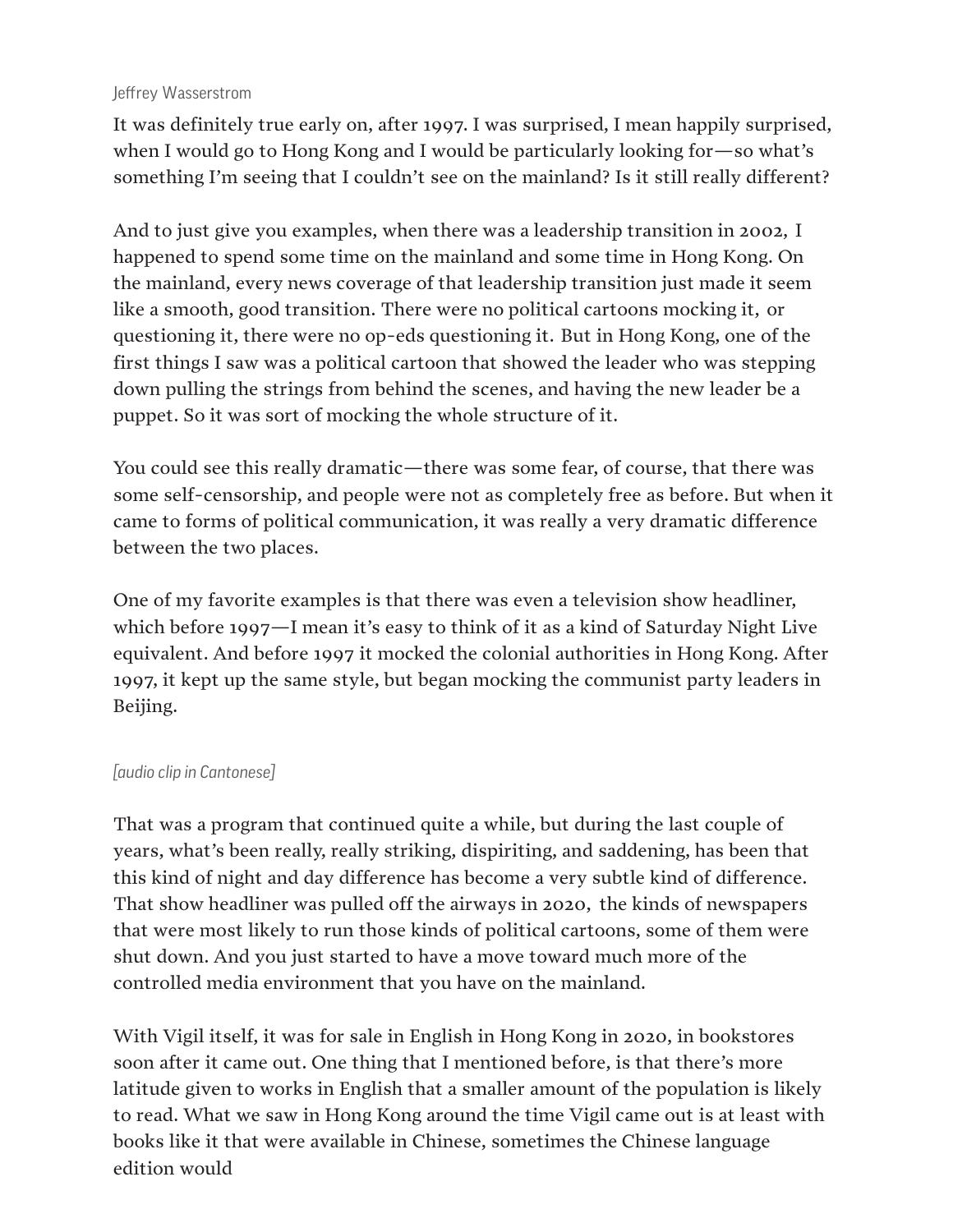be disappearing from libraries and from bookstores, but the English language edition would still be sold for a while. But I think with the continuing tightening we'll soon see a setting where even the English language edition can't be available in the way that the English edition of Vigil's not allowed to ever be sold on the mainland.

#### Nicholas Lemann

Please pitch this to the uninitiated about China. China's a huge country. If there were a sort of typical urban Chinese citizen with some education, what would that person—like a picture of that person's life sort of ingesting material. Are there bookstores? Can that person walk into a bookstore? What would be for sale in the bookstore? Is there an Amazon where you can order books? What do you see on TV? Are there newsstands? What's for sale? Just kind of create my media environment for me as a typical middle class urban Chinese.

## Jeffery Wasserstrom

Yeah, it's a great question. And I will bracket off this sort of—when we talk about typical, clearly urban is different from rural. Another thing, when I presented Hong Kong as being much freer than other parts of China, there are places that are much less free. Tibet and Xinjiang will have much more controlled kinds of things, and books have been disappearing from bookshelves there that would be available elsewhere.

But let's just imagine walking into a bookstore in Shanghai or in Nanjing or Beijing. There are amazing bookstores in terms of just sort of varieties of things that you can buy. And some of the things that would be probably surprising, and radically different than the United States in a positive sense is there's much more translated literature. So, there are plenty of books by Chinese authors, but there are really quite extraordinary selections of translations of Western fiction, but fiction from many different languages. So, fiction in eastern European languages, and novelists from Africa.

I mean, in some ways, though we can go into a kind of feeling superior to people who are living in a censored society with certain things, definitely more things blocked, there's another way in which at least the kind of intellectually curious Chinese reader has an amazing number of choices when it comes to that. And there are lots of popular genres there, and this is something that The Subplot goes through very well. So it's an interesting—it can be in a way a very kind of cosmopolitan thing. Even at this moment, when it's harder to physically have people move across the border, there is plenty of translated literature. So that's one thing.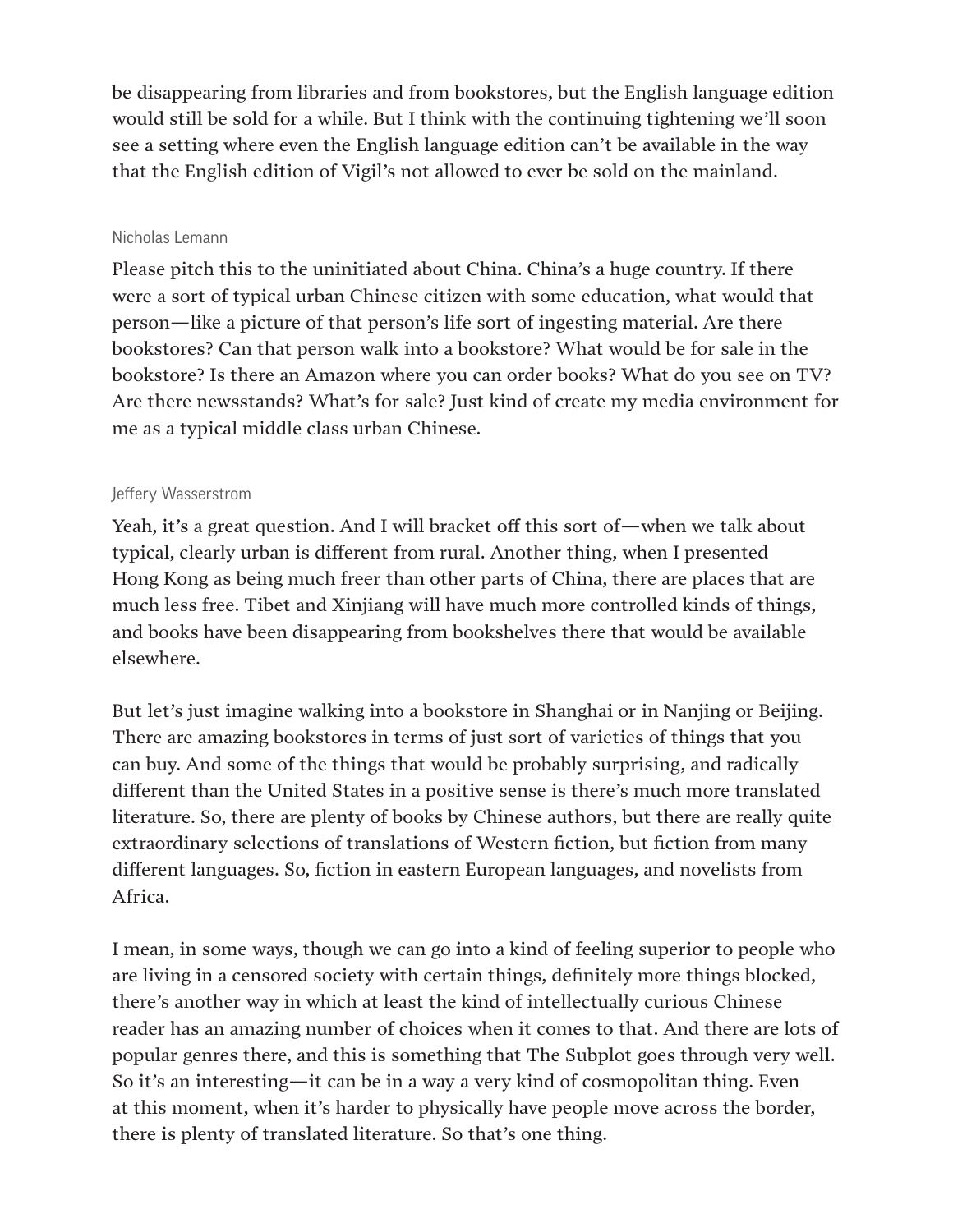The newsstands, there are quite a lot of newspapers and magazines. The story with newspapers is a sad one to me, because there was a while about 20 years ago when it seemed that the newspapers had gone from all being pretty uniform in the way they covered political issues to being much more varied. But now we've had a slide back under Xi Jinping toward much more of a tendency for his image and his words to dominate the newspapers, and dominate the news broadcasts.

# *[audio clip in Mandarin]*

So we've had a kind of reversion to an earlier period of more of a kind of monotone when it comes to news. But when it comes to entertainment, you still have this wide amount of variegation.

## Nicholas Lemann

2003, I was appointed dean of Columbia Journalism School, and the very first meeting I had, I was with a now gone gentleman named Seymour Topping, former managing editor of The New York Times, to pitch me on creating a formal partnership with Tsinghua University Journalism School, then starting. And the pitch was, it's just about to change. Everything's about to open up, you've got to be in on it. You know? And that seems pretty antiquated now.

## Jeffery Wasserstrom

It was an incredible moment, and I'm glad you shared that story, because you know, Seymour Topping had had this long relationship with China. I know what he meant, you know? There was this feeling when I went into—I went into a Nanjing bookstore probably about that time, and I was just blown away by it. It was called Librairie Avant-Garde, and it had this sort of French thing. There were pictures on the wall of Walter Benjamin, and James Joyce, and Virginia Wolfe.

They're notable because in Mao's day, a figure like Virginia Wolfe or James Joyce would be banned because they were seen as decadent capitalist writers. And you really had this feeling about them that in kind of cultural terms, there was this sense of kind of anything goes, as long as it's not specifically about China, and there was a real palpable excitement.

And some of that is still lingering, is still there, but the news media has gone back toward a much more like Mao's era time, and also there's just a bombarding of the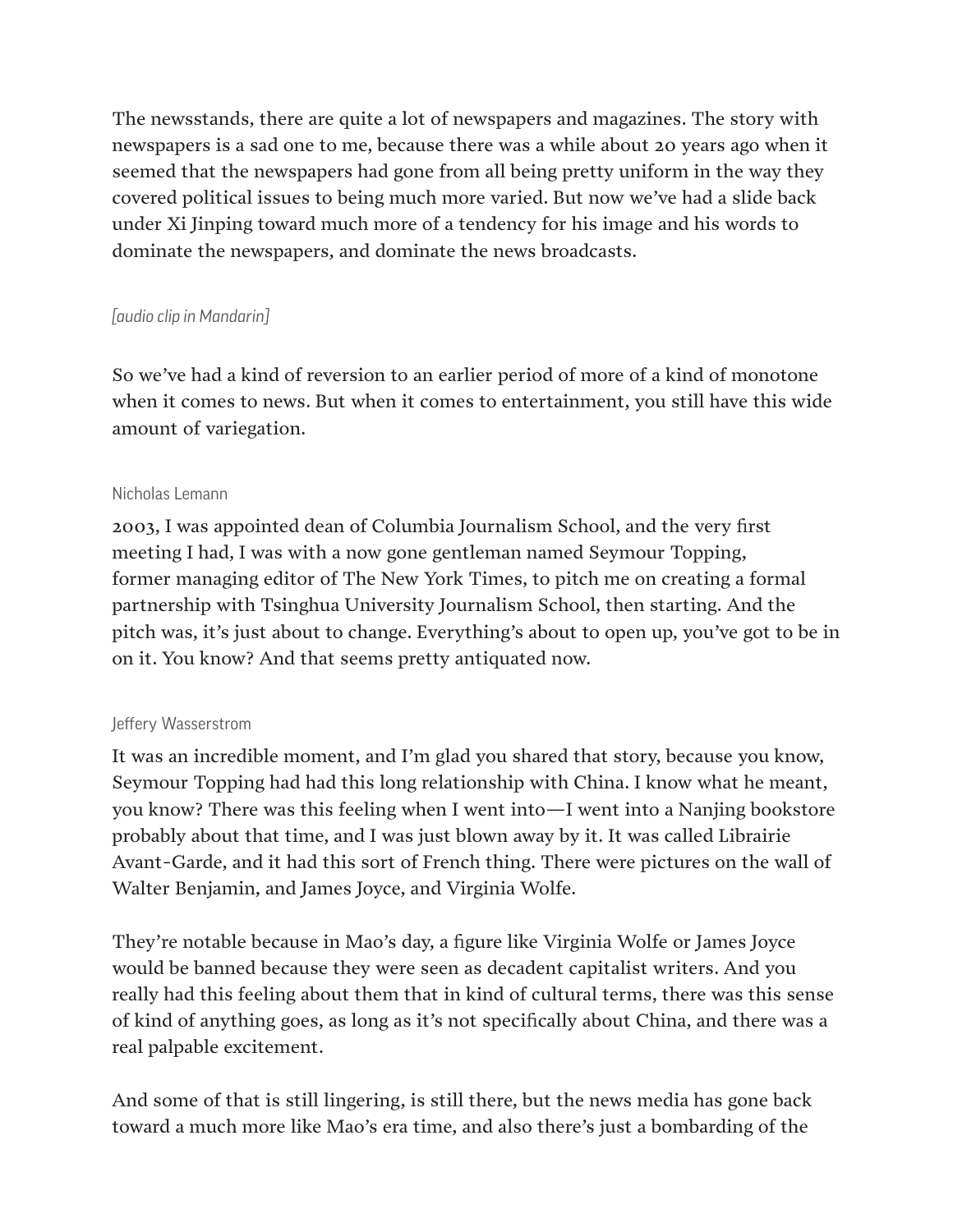airwaves with nationalistic military films that sort of have a drumbeat of patriotism.

## *[audio clip in Mandarin]*

While at the same time, there is still openness to a lot of different kinds of popular culture from around the world, although now sometimes they'll be banning of popular culture products because the creator of them is said to have somehow offended quote-unquote "the sensibilities of the Chinese people." By which it means, the sensibilities of the Chinese Communist Party.

## Nicholas Lemann

No Mia Farrow movies. But, let's take the same question, particularly since China's so locked down right now. So I'm the same hypothetical typical Chinese urbanite, but I'm at home, and I'm sitting in front of the internet. What do I have access to? We in the US have this image of the Great Firewall. What can I see and not see as a Chinese person going online?

## Jeffery Wasserstrom

I mean the Great Firewall is important. It's incredibly important when it comes to warping some senses of political issues. A journalist I thought did wonderful coverage of China, and still writes about it some but from the US, Christina Larson, had a piece come out five or six years ago I think saying that we should think of the Chinese internet as being both one of the best and one off the worst internets in the world. Maybe the best in some ways, and the worst in some ways.

What she meant was, I think, that if you're talking about using the internet to figure out how to spend your leisure time in entertainment, it can really put, say, the American internet to shame. And just to give you an example, we have Yelp where you can look up how a restaurant is rated. But with so many more people feeding information onto these kinds of sites in China, you can find out what the best dish that week is at that particular restaurant. You can figure out which waiter or waitress is in a particularly bad mood that week, so you want to avoid being in their section.

So, you can have this kind of granular ability to enjoy yourself. And in some ways, online things have been ahead of things in the West at certain points with things like paying electronically for things. Ride services at certain points were more efficient. So to think of it as both being particularly good when it comes to some areas of life, and particularly bad with others.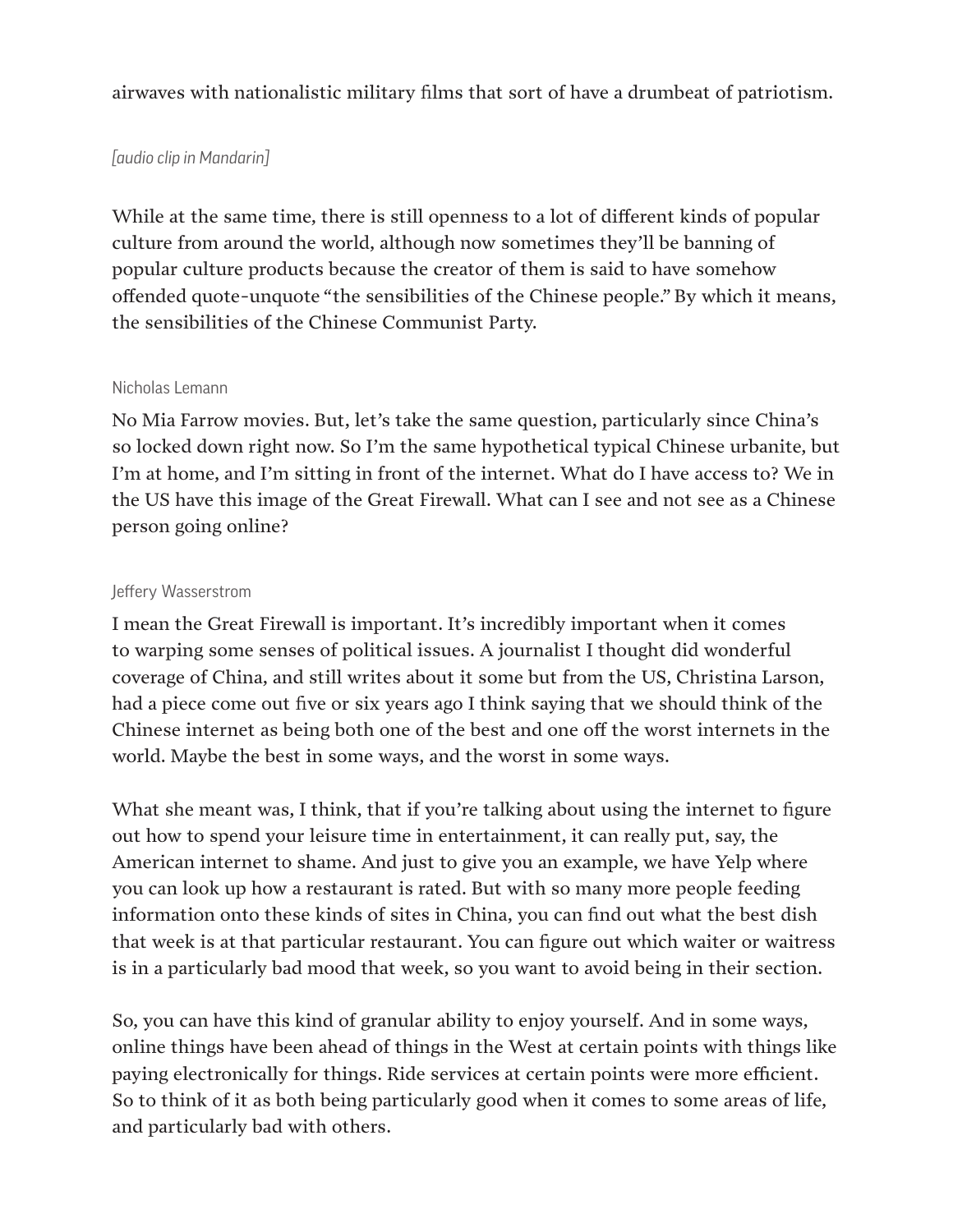And there is a kind of hard block on certain taboo subjects, and a way in which you can only get the government's view of—so events in Hong Kong, you can only get a view of them as terrible riots that were put down by police who showed a great deal of restraint. Who, rather than being able to read, say, in the United States, since early in 2022, you could read radically different interpretations of what had happened in the United States on January 6th of 2021. In China, with an event like that, one of the things is you could only get one version of it. And the censorship mechanisms will work overtime in scrubbing the internet clean of things that they don't want you to see.

There has been an important Me Too issue involving high-level members of the Chinese elite, and tennis player Peng Shuai, and that was just scrubbed out so quickly that it came close to us not even being able to know about it. But, internet users in China can be—can know this is coming and work very hard to capture with screenshots and other things they think that may disappear. So there is a kind of cat and mouse game going on on the internet.

But, one other thing I'll just say is, in China, as in other part of the world, one of the biggest variables is something we haven't mentioned, which is with reading, with using the internet and all of this, you'll have a quite dramatic difference across generations. And when it comes to many things, including what people are reading for fun or listening to, you might actually find that Chinese in their 20s on the mainland have more in common with South Korean youth in their 20s or American youth in their 20s than any of those groups will have in common with people in their, say, 60s or 70s.

#### Nicholas Lemann

I want to ask you one last question. You spoke a couple times about the difference between news and entertainment. You know, Megan Walsh's book, she's mostly writing about fiction, and fiction can mean a whole lot of things, from serious literary fiction to comics. Does fiction as a category mean the same thing as entertainment, and therefore can it sort of fly under the radar?

#### Jeffery Wasserstrom

That's a great question. I think fiction—there is more latitude with fiction than with non-fiction. But I think actually the key thing that would maybe surprise Western readers the most is that if you write fiction that's set in contemporary China, you have to be very careful not to cross a variety of sort of red lines and get censored.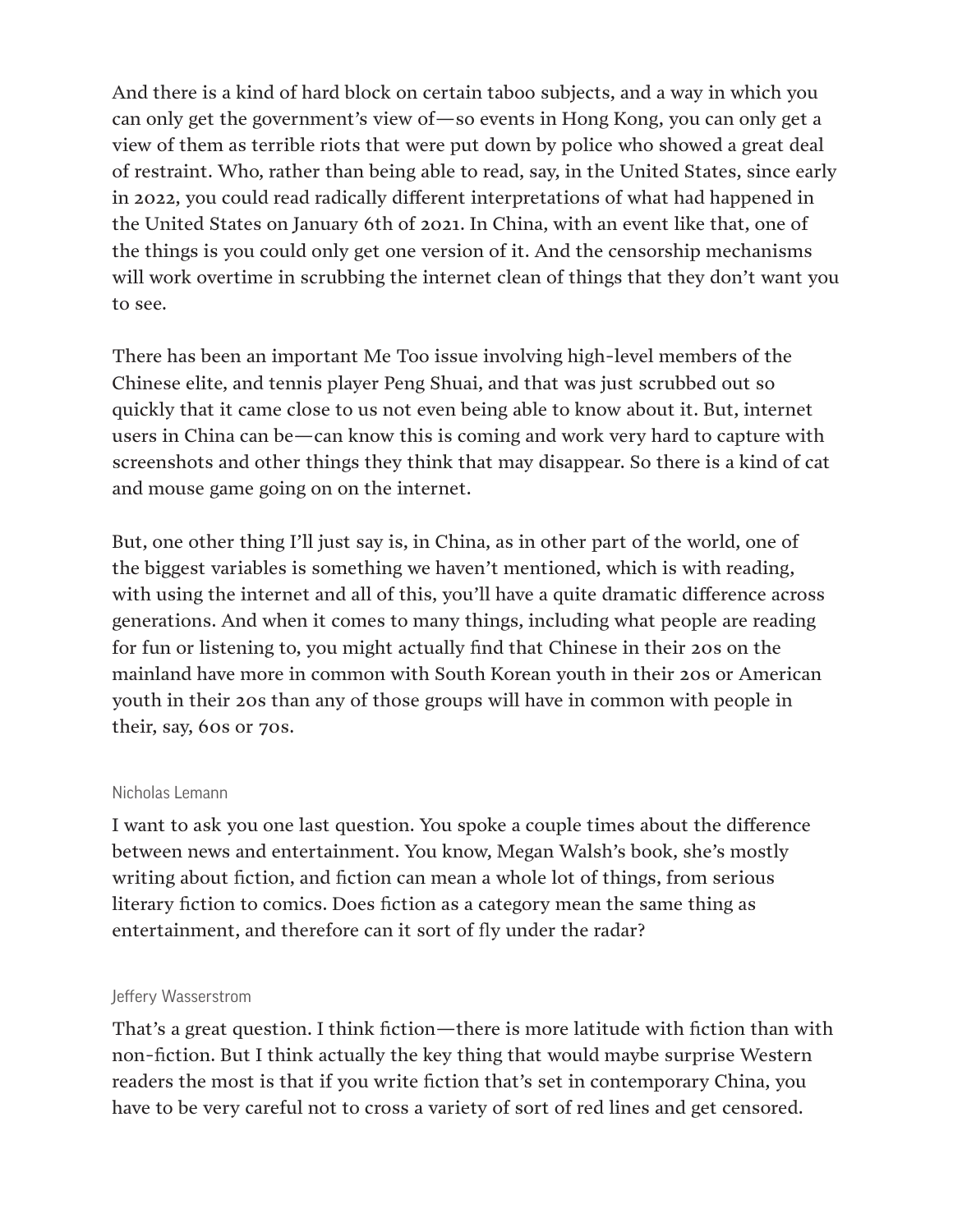But if you write fiction that is through analogy, say you're setting something in space in the future, and it's possible to read it as a critique of contemporary society, there's a lot more possibility for that than we imagine or that there has been in a kind of dystopian view of certain kinds of structures. And science-fiction is a really exciting genre right now in China.

But I like to use the example that the book 1984, which is widely seen as a critique of systems like the Chinese—like communist party rule in any place, and was a thoroughly banned book in the Soviet Union up until the very last, until Gorbachev's era, and fairly late in it.

*audio clip* [archived clip] voiceover:

In 1949, George Orwell had a vision of the future. Today, that vision is still a best-selling novel, and his prophecy remains as terrifying as ever.

"Do you want a vision of the future, Winston? Imagine a book stamping on a human face forever."

You can buy a translation of Orwell's 1984 in virtually any Chinese bookstore. At least you could still do that when I was there last in the last 2010s. And the idea was that it wasn't about China. It doesn't mention China. And so it's something you can think—so in other words, it's not—there isn't a banning of all the things that could be allowing you to think creatively in this way.

And there are Chinese writers who use the kind of gray zones, the places that they're not talking about China, but you can imagine them talking about China. Or they're talking about China's past, but you can read it as actually in part about China's present. And that's I think a lot of the space for creativity for fiction, and that's dealt with in the book.

## Nicholas Lemann

Well thanks, Jeff. That's where we have to end for today, but that perfectly sets us up for the next session, and we'll see how Megan Walsh shows us how Chinese writing writing is not as censored as many Americans might assume it is, for many of the reasons you just gave. Things that find ways up, down, over, and around the censorship standards in China, and create a really interesting picture of what life is really like there that most Americans don't have, and most Americans don't think Chinese people have access to. But we'll hear more about that next time. Thanks, Jeff,